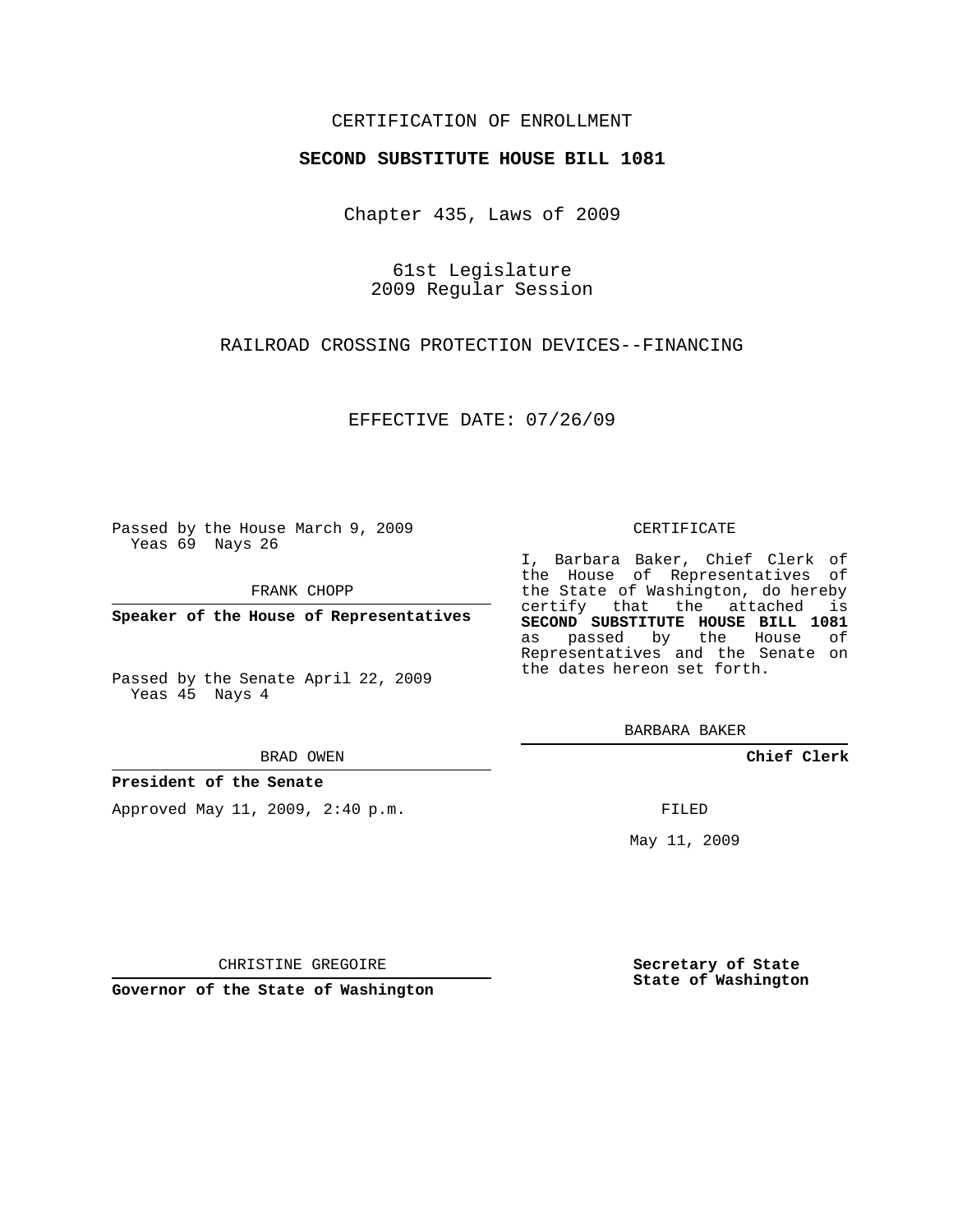# **SECOND SUBSTITUTE HOUSE BILL 1081** \_\_\_\_\_\_\_\_\_\_\_\_\_\_\_\_\_\_\_\_\_\_\_\_\_\_\_\_\_\_\_\_\_\_\_\_\_\_\_\_\_\_\_\_\_

\_\_\_\_\_\_\_\_\_\_\_\_\_\_\_\_\_\_\_\_\_\_\_\_\_\_\_\_\_\_\_\_\_\_\_\_\_\_\_\_\_\_\_\_\_

Passed Legislature - 2009 Regular Session

## **State of Washington 61st Legislature 2009 Regular Session**

**By** House Transportation (originally sponsored by Representatives Wallace, Ericksen, Clibborn, Armstrong, Moeller, and Jacks)

READ FIRST TIME 02/23/09.

 AN ACT Relating to local improvement district financing of railroad crossing protection devices; and amending RCW 35.43.040.

BE IT ENACTED BY THE LEGISLATURE OF THE STATE OF WASHINGTON:

 **Sec. 1.** RCW 35.43.040 and 1997 c 452 s 16 are each amended to read as follows:

 Whenever the public interest or convenience may require, the legislative authority of any city or town may order the whole or any part of any local improvement including but not restricted to those, or any combination thereof, listed below to be constructed, reconstructed, repaired, or renewed and landscaping including but not restricted to the planting, setting out, cultivating, maintaining, and renewing of shade or ornamental trees and shrubbery thereon; may order any and all 13 work to be done necessary for completion thereof; and may levy and collect special assessments on property specially benefited thereby to pay the whole or any part of the expense thereof, viz:

 (1) Alleys, avenues, boulevards, lanes, park drives, parkways, parking facilities, public places, public squares, public streets, their grading, regrading, planking, replanking, paving, repaving, macadamizing, remacadamizing, graveling, regraveling, piling, repiling,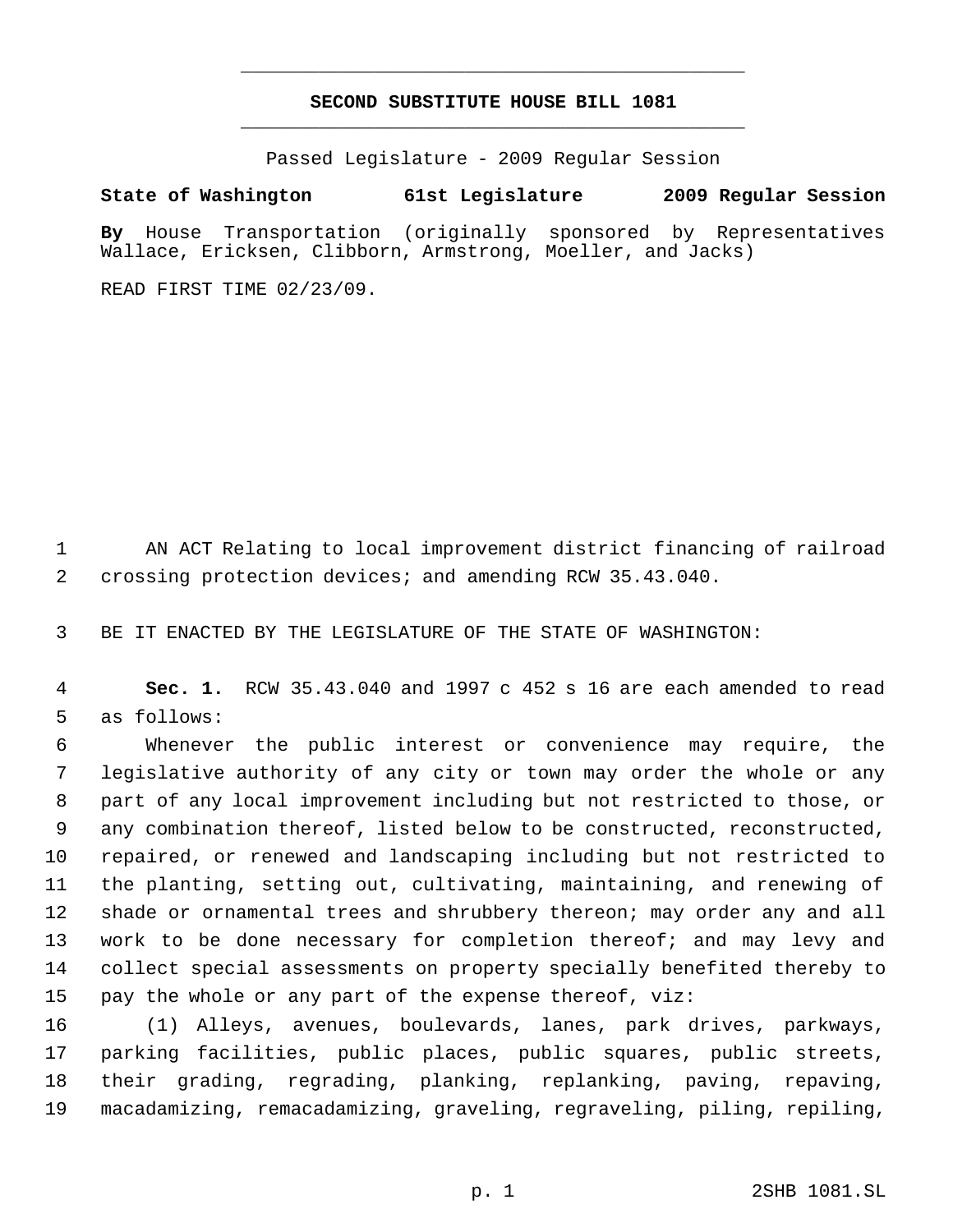capping, recapping, or other improvement; if the management and control of park drives, parkways, and boulevards is vested in a board of park commissioners, the plans and specifications for their improvement must be approved by the board of park commissioners before their adoption;

(2) Auxiliary water systems;

 (3) Auditoriums, field houses, gymnasiums, swimming pools, or other recreational, playground, museum, cultural, or arts facilities or structures;

(4) Bridges, culverts, and trestles and approaches thereto;

(5) Bulkheads and retaining walls;

(6) Dikes and embankments;

 (7) Drains, sewers, and sewer appurtenances which as to trunk sewers shall include as nearly as possible all the territory which can be drained through the trunk sewer and subsewers connected thereto;

 (8) Escalators or moving sidewalks together with the expense of 16 operation and maintenance;

(9) Parks and playgrounds;

18 (10) Sidewalks, curbing, and crosswalks;

 (11) Street lighting systems together with the expense of furnishing electrical energy, maintenance, and operation;

(12) Underground utilities transmission lines;

 (13) Water mains, hydrants, and appurtenances which as to trunk water mains shall include as nearly as possible all the territory in the zone or district to which water may be distributed from the trunk water mains through lateral service and distribution mains and services;

 (14) Fences, culverts, syphons, or coverings or any other feasible safeguards along, in place of, or over open canals or ditches to protect the public from the hazards thereof;

 (15) Roadbeds, trackage, signalization, storage facilities for rolling stock, overhead and underground wiring, and any other stationary equipment reasonably necessary for the operation of an electrified public streetcar line;

 (16) Systems of surface, underground, or overhead railways, tramways, buses, or any other means of local transportation except taxis, and including passenger, terminal, station parking, and related facilities and properties, and such other facilities as may be necessary for passenger and vehicular access to and from such terminal,